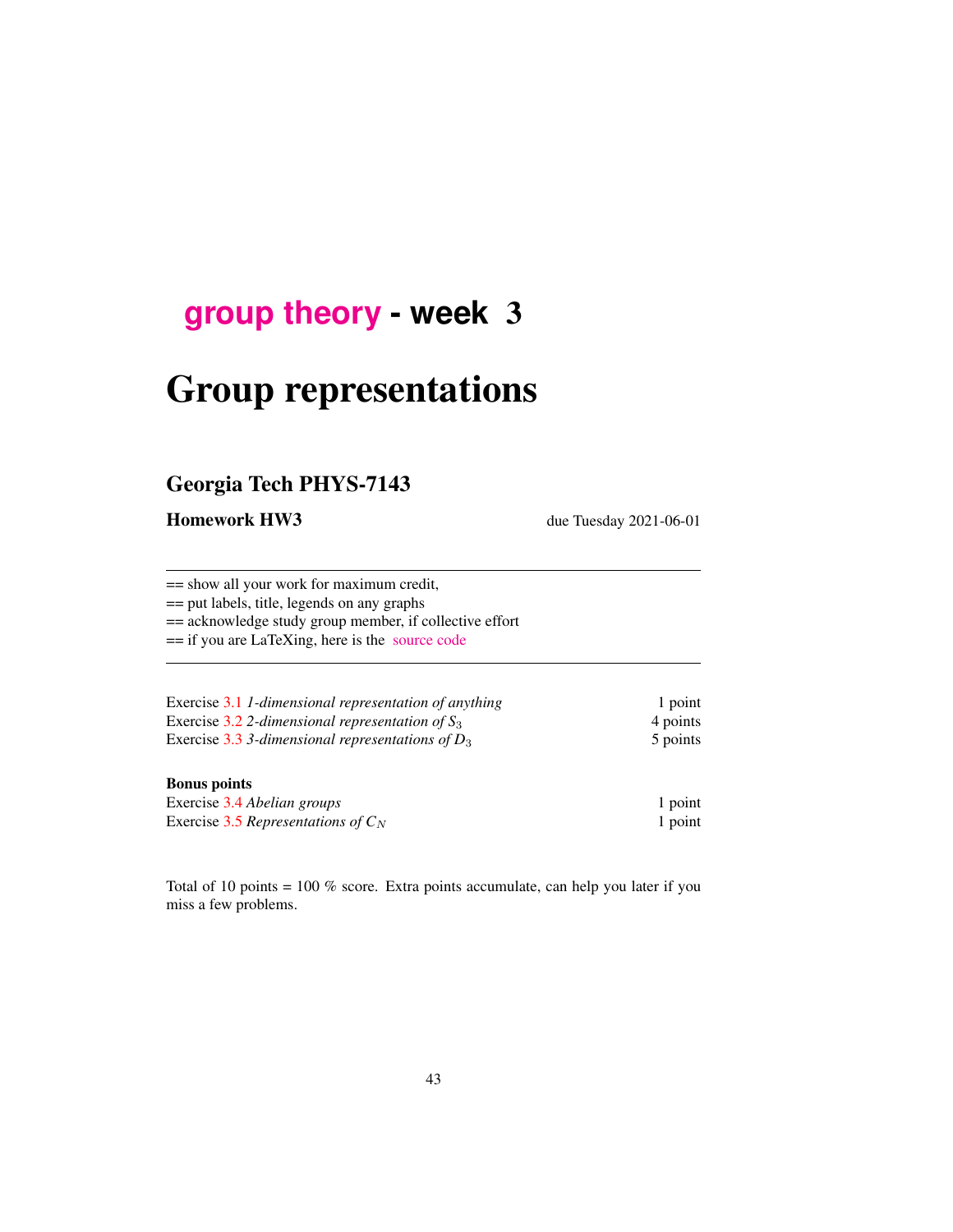#### 3.1 Week's videos, reading

#### 3.1.1 Matrix representations, Schur's Lemma

#### 2021-05-25 Predrag Lecture 3

Irreps, unitary reps and Schur's Lemma.

- Dresselhaus *et al.* [\[1\]](#page-4-0) Sect. 2.4 *[The Unitarity of Representations](http://chaosbook.org/library/Dresselhaus07.pdf#page=34)*.
- Dresselhaus *et al.* [\[1\]](#page-4-0) [Sects. 2.5 and 2.6](http://chaosbook.org/library/Dresselhaus07.pdf#page=35) *Schur's Lemma*.
- **Lecture 3** (Unedited) Unitarity of reps; Schur's Lemma (2:04:56 h)

#### 3.1.2 Wonderful Orthogonality Theorem

#### 2021-05-27 Predrag Lecture 4

- *Section playlist*
- (extra) *Recap of lect. 3* (5:36 min)
	- Sect. [3.2](#page-2-0) It's all about class
- Dresselhaus *et al.* [\[1\]](#page-4-0) Sect. 2.7 *['Wonderful' Orthogonality Theorem](http://chaosbook.org/library/Dresselhaus07.pdf#page=37)*, sect. 2.8 *[Representations and vector spaces](http://chaosbook.org/library/Dresselhaus07.pdf#page=37)*.
- **EX** Whence "orthogonality"? The ideas: observables are Hermitian; matrix reps are unitary; average over the group to extract invariants. A matrix rep forms a complex unit vector, hence "orthogonality". (9:47 min)
- *Character orthogonality theorem* (X:XX min)
- Dresselhaus *et al.* [\[1\]](#page-4-0) Sects. 3.1 *[Characters and Class](http://chaosbook.org/library/Dresselhaus07.pdf#page=41)* to 3.5 *The number of [irreducible representations](http://chaosbook.org/library/Dresselhaus07.pdf#page=41)*.
- *Characters. Character orthogonality.* (X:XX min)
- **Class** (17:56 min)
- *Number of classes equals the number of irreps* (6:24 min)
- (extra) *Discussion:* Irrep dimension; Are classes subgroups, cosets? Week's homework. Classes and irreps of  $D_3$ . N-gon intuition. A LaTeX template. (26:39 min)

Tinkham [\[3\]](#page-4-1) covers the same material in Chapter 3 *Theory of Group Representations*, in a more compact way.

PHYS-7143-21 week3 44 2021-07-29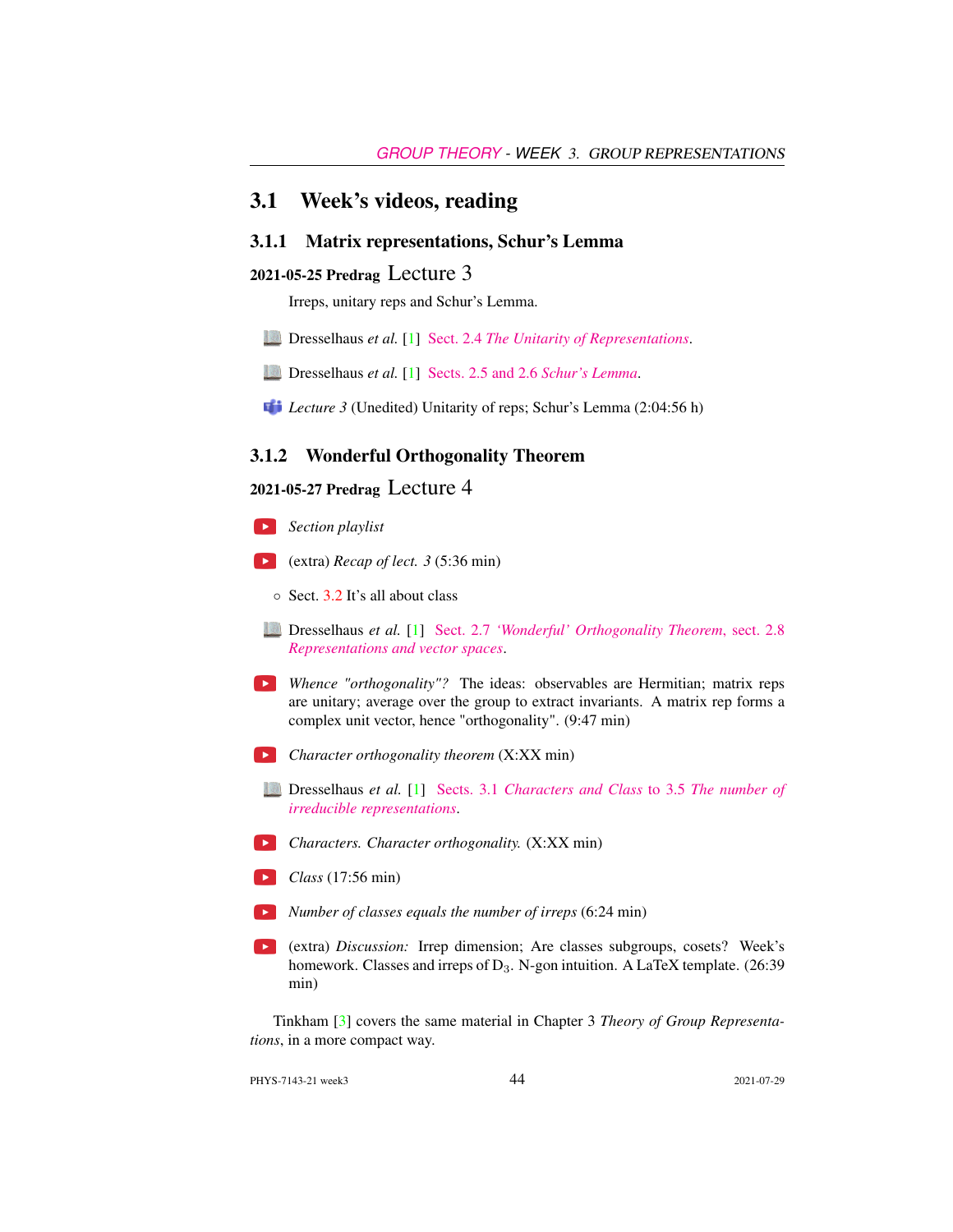### <span id="page-2-0"></span>3.2 It's all about class

The essential group theory notions introduced here are the notion of irreducible representations (irreps) and their orthogonality

**The Group Orthogonality Theorem:** Let  $D_{\mu}$ ,  $D_{\mu'}$  be two irreducible matrix representations of a compact group G of dimensions  $d_{\mu}$ ,  $d_{\mu'}$ , where the sum is over all elements of the group,  $G = \{g\}$ , and  $|G|$  is their number, or the order of the group:

$$
\frac{1}{|G|} \sum_{g}^{G} D^{(\mu)}(g)_{a}{}^{b} D^{(\mu')}(g^{-1})^{a'}{}_{b'} = \frac{1}{d_{\mu}} \delta_{\mu\mu'} \delta_{a}^{a'} \delta_{b'}^{b}.
$$

This is a remarkable formula, one relation for each of the  $d_{\mu}^2 + d_{\mu'}^2$  matrix entries. Still, the explicit matrix entries reflect largely arbitrary coordinate choices - there should a more compact statement of irreducibility, and there is: the "character orthogonality theorem"  $(3.1)$ .

Consider a reducible representation  $D(q)$ , i.e., a representation of group element g that after a suitable similarity transformation takes form

$$
D(g) = \begin{pmatrix} D^{(a)}(g) & 0 & 0 & 0 \\ 0 & D^{(b)}(g) & 0 & 0 \\ 0 & 0 & D^{(c)}(g) & 0 \\ 0 & 0 & 0 & \ddots \end{pmatrix},
$$

with character for class  $C$  given by

$$
\chi(\mathcal{C})=c_a\,\chi^{(a)}(\mathcal{C})+c_b\,\chi^{(b)}(\mathcal{C})+c_c\,\chi^{(c)}(\mathcal{C})+\cdots,
$$

where  $c_a$ , the multiplicity of the *a*th irreducible representation (colloquially called "irrep"), is determined by the character orthonormality relations,

<span id="page-2-1"></span>
$$
c_a = \overline{\chi^{(a)*} \chi} = \frac{1}{h} \sum_{k}^{class} N_k \chi^{(a)}(\mathcal{C}_k^{-1}) \chi(\mathcal{C}_k).
$$
 (3.1)

Knowing characters is all that is needed to figure out what any reducible representation decomposes into! Work out exercise 4.2 as an example.

#### 3.3 Other sources (optional)

#### 3.3.1 Hard work builds character

Irreps, unitary reps, Schur's Lemma.

*Section playlist*

2021-07-29 45 PHYS-7143-21 week3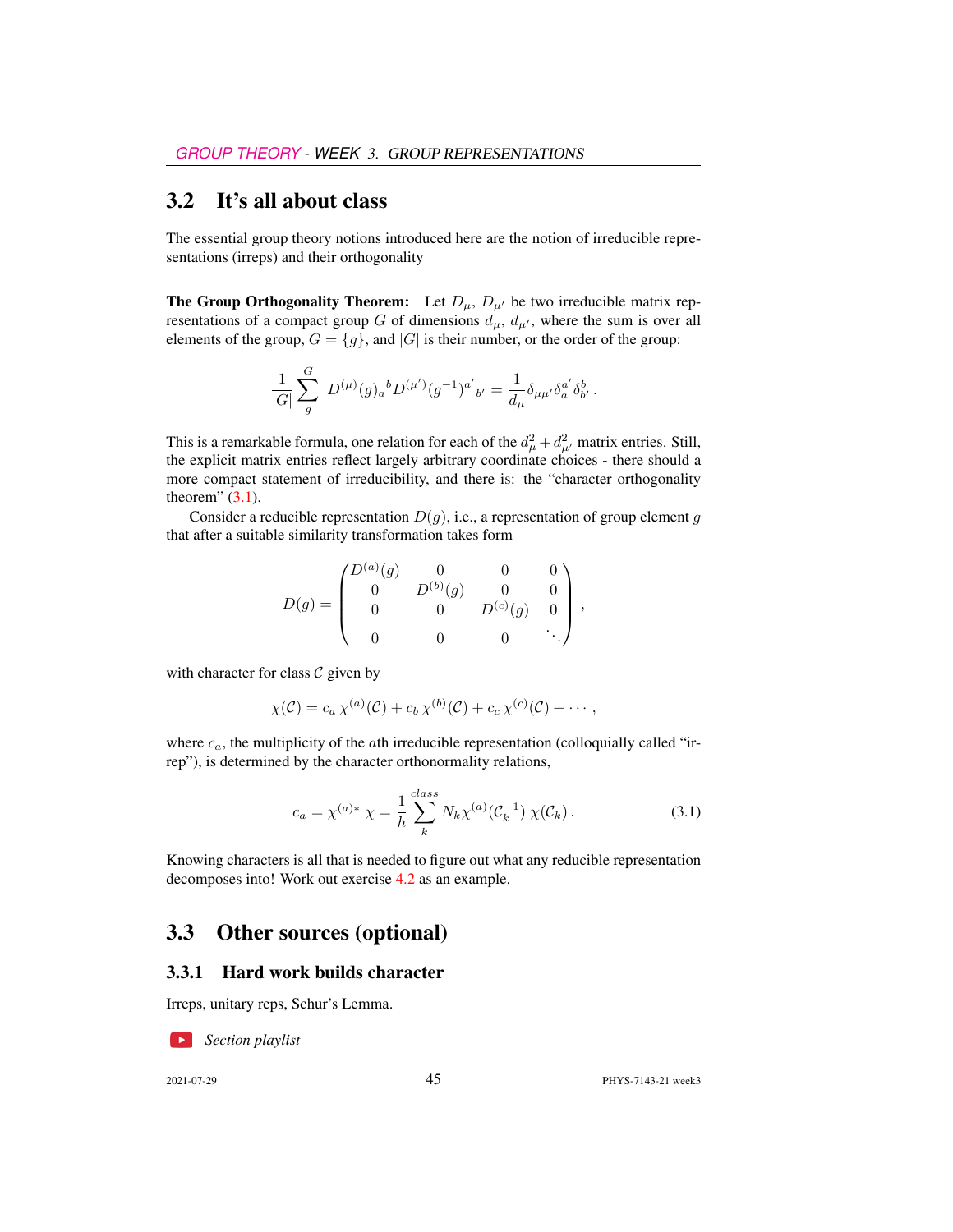| Chapter 2 Representation Theory and Basic Theorems<br>Dresselhaus <i>et al.</i> [1], up to and including |
|----------------------------------------------------------------------------------------------------------|
| Sect. 2.4 The Unitarity of Representations (click here)                                                  |
| <i>This requires character</i> (1:23 min)                                                                |
| <i>Hard work builds character</i> (15:05 min)                                                            |
| <i>The symmetry group of a propeller</i> (6:13 min)                                                      |
| <i>Irreps of</i> $C_3$ (14:52 min)                                                                       |
| <i>Rotation and reflections in a plane: irreps of <math>D_3</math> (13:38 min)</i>                       |
| (extra) Discussion: more symmetries, fewer invariant subspaces (2:10 min)                                |
| (extra) Discussion: abelian vs. nonabelian (2:11 min)                                                    |

This week's Dresselhous exposition (or the corresponding chapter in Tinkham [\[3\]](#page-4-1)) comes from Wigner's classic [\[4\]](#page-4-2) *Group Theory and Its Application to the Quantum Mechanics of Atomic Spectra*, which is a harder going, but the more group theory you learn the more you'll appreciate it. Eugene Wigner got the 1963 Nobel Prize in Physics, so by mid 60's gruppenpest was accepted in finer social circles.

In this course, we learn about full reducibility of finite and compact continuous groups in two parallel ways. On one hand, I personally find the multiplicative *projection operators* (1.25), coupled with the notion of class algebras (Harter [\[2\]](#page-4-3) [\(click here\)](http://ChaosBook.org/library/Harter78.pdf) appendix C) most intuitive - a block-diagonalized subspace for each distinct eigenvalue of a given all-commuting matrix.

On the other hand, the character weighted sums (here related to the multiplicative projection operators as in ChaosBook [Example A24.2](http://ChaosBook.org/chapters/ChaosBook.pdf#section.X.6) *Projection operators for discrete Fourier transform*) offer a deceptively 'simple' and elegant formulation of full-reducibility theorems, preferred by all standard textbook expositions.

#### 3.3.2 History (optional)

The structure of finite groups was understood by late 19th century. A full list of finite groups was another matter. The complete proof of the classification of all finite groups takes about 3 000 pages, a collective 40-years undertaking by over 100 mathematicians, read the [wiki.](https://en.wikipedia.org/wiki/Classification_of_finite_simple_groups)

Alex Kontorovich, Rutgers MAT 640:503 [Complex Analysis.](https://sites.math.rutgers.edu/~alexk/2020F503/lectures.html) A wonderful lecturer, here he diverges into the story of Cardano and cubics. They are *cube*-ic for a recturer, nere ne diverges into the story of Cardano and cubics. They are *cube*-ic for a<br>reason. Did you know people learned to use  $\sqrt{-1}$  before they understood that a number can be negative, like −1? Listen to his first lecture. Oh no! He just made me solve the cubic, something I had avoided my entire life. So far. You'll love it.

According to Kevin Hartnett, *[The 'Useless' Perspective That Transformed Math](https://www.quantamagazine.org/the-useless-perspective-that-transformed-mathematics-20200609/)[ematics](https://www.quantamagazine.org/the-useless-perspective-that-transformed-mathematics-20200609/)*: Representation theory was initially dismissed. Today, it's central to much of mathematics.

PHYS-7143-21 week3 2021-07-29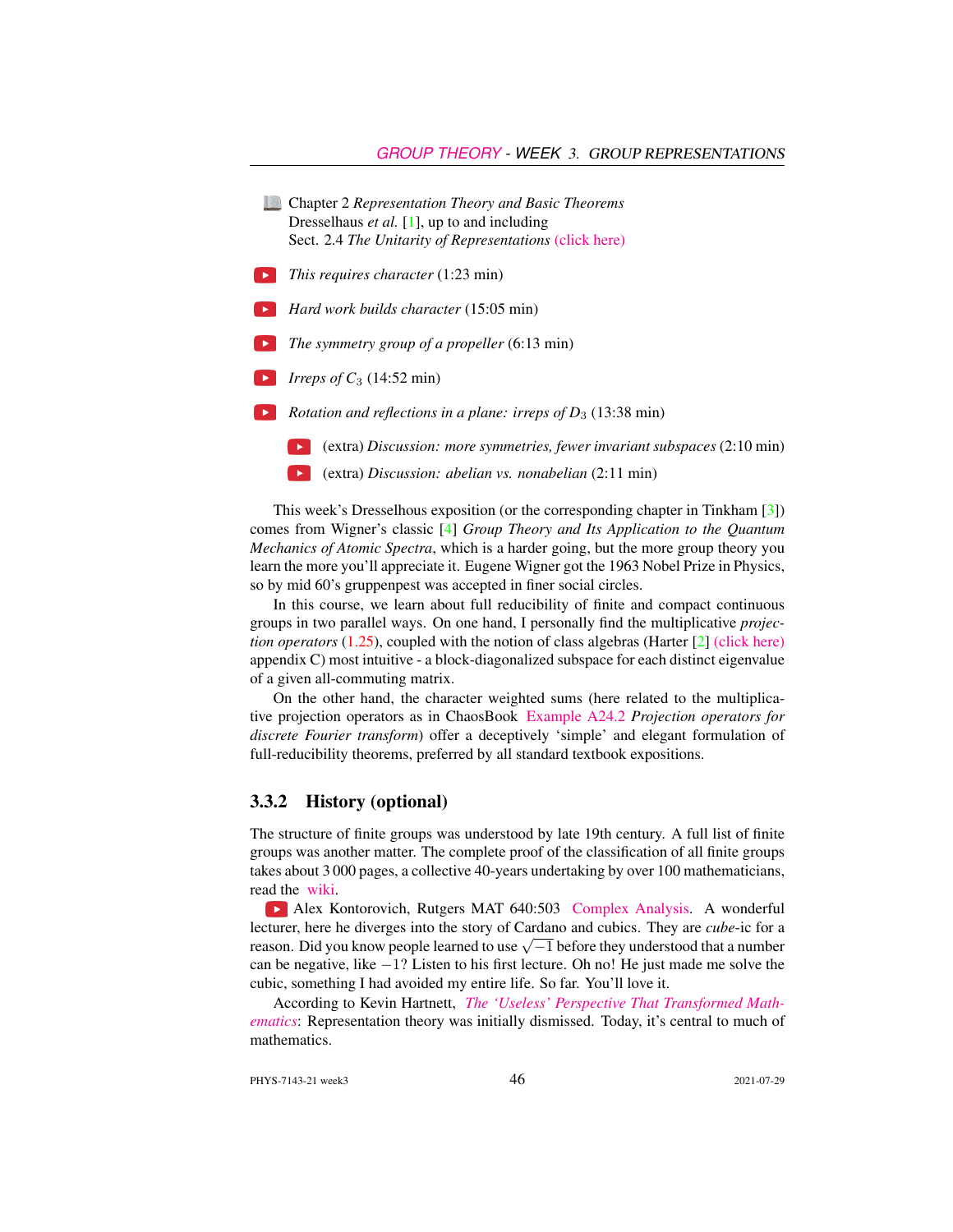Groups are complicated collections of mathematical objects – like numbers or symmetries – that stand in a particular structured relationship with each other. Representation theory is a way of taking such complicated objects and "representing" them with simpler objects. It converts the sometimes mysterious world of groups into the welltrammeled territory of linear algebra, the study of simple transformations performed on objects called vectors, which are effectively directed line segments. These objects are defined by coordinates, which can be displayed in the form of a matrix, the core element of linear algebra, an array of numbers. While groups are abstract and often difficult to get a handle on, matrices and linear algebra are elementary.

Geordie Williamson, *Mathematics in light of representation theory*. October 16, 2015 at Urania: Symmetry is all around us. The mathematical study of symmetry becomes simpler when we linearize, and in doing so we enter the realm of representation theory. Representation theory has applications throughout mathematics (the Fourier transform, monstrous moonshine, the Langlands program, the proof of Fermat's last theorem, ... ) and science (crystallography and spectroscopy in chemistry, signal processing in engineering, the standard model in physics, ... ). The lecture is an introduction to the representation theory of finite groups, both over the complex numbers and over fields of positive characteristic (so-called modular representation theory). Williamson discusses Frobenius' discovery of the character table in Berlin in 1896, Brauer's first steps in modular representation theory in the 1930s, and the role of the character table in the discovery of the monster simple group in the 1980s. Williamson finishes with a discussion of recent developments in the modular representations of symmetric and finite general linear groups.

From Emory Math Department: [A pariah is real!](https://cosmosmagazine.com/mathematics/moonshine-doughnut-maths-proves-pariahs-are-real) The simple finite groups fit into 18 families, except for the 26 sporadic groups. 20 sporadic groups AKA the Happy Family are parts of the Monster group. The remaining six loners are known as the pariahs. (Check the notes sect. 5.2 *Literature* for links to the [Ree](https://en.wikipedia.org/wiki/List_of_finite_simple_groups) group and the whole classification.)

#### References

- <span id="page-4-0"></span>[1] M. S. Dresselhaus, G. Dresselhaus, and A. Jorio, *[Group Theory: Application to](http://dx.doi.org/10.1007/978-3-540-32899-5) [the Physics of Condensed Matter](http://dx.doi.org/10.1007/978-3-540-32899-5)* (Springer, New York, 2007).
- <span id="page-4-3"></span>[2] W. G. Harter and N. dos Santos, ["Double-group theory on the half-shell and the](http://dx.doi.org/10.1119/1.11134) [two-level system. I. Rotation and half-integral spin states",](http://dx.doi.org/10.1119/1.11134) [Amer. J. Phys.](https://doi.org/10.1119/1.11134) 46, [251–263 \(1978\).](https://doi.org/10.1119/1.11134)
- <span id="page-4-1"></span>[3] M. Tinkham, *[Group Theory and Quantum Mechanics](http://dx.doi.org/10.1016/c2013-0-01646-5)* (Dover, New York, 2003).
- <span id="page-4-2"></span>[4] E. P. Wigner, *[Group Theory and Its Application to the Quantum Mechanics of](http://books.google.com/books?vid=ISBN9780323152785) [Atomic Spectra](http://books.google.com/books?vid=ISBN9780323152785)* (Academic, New York, 1931).